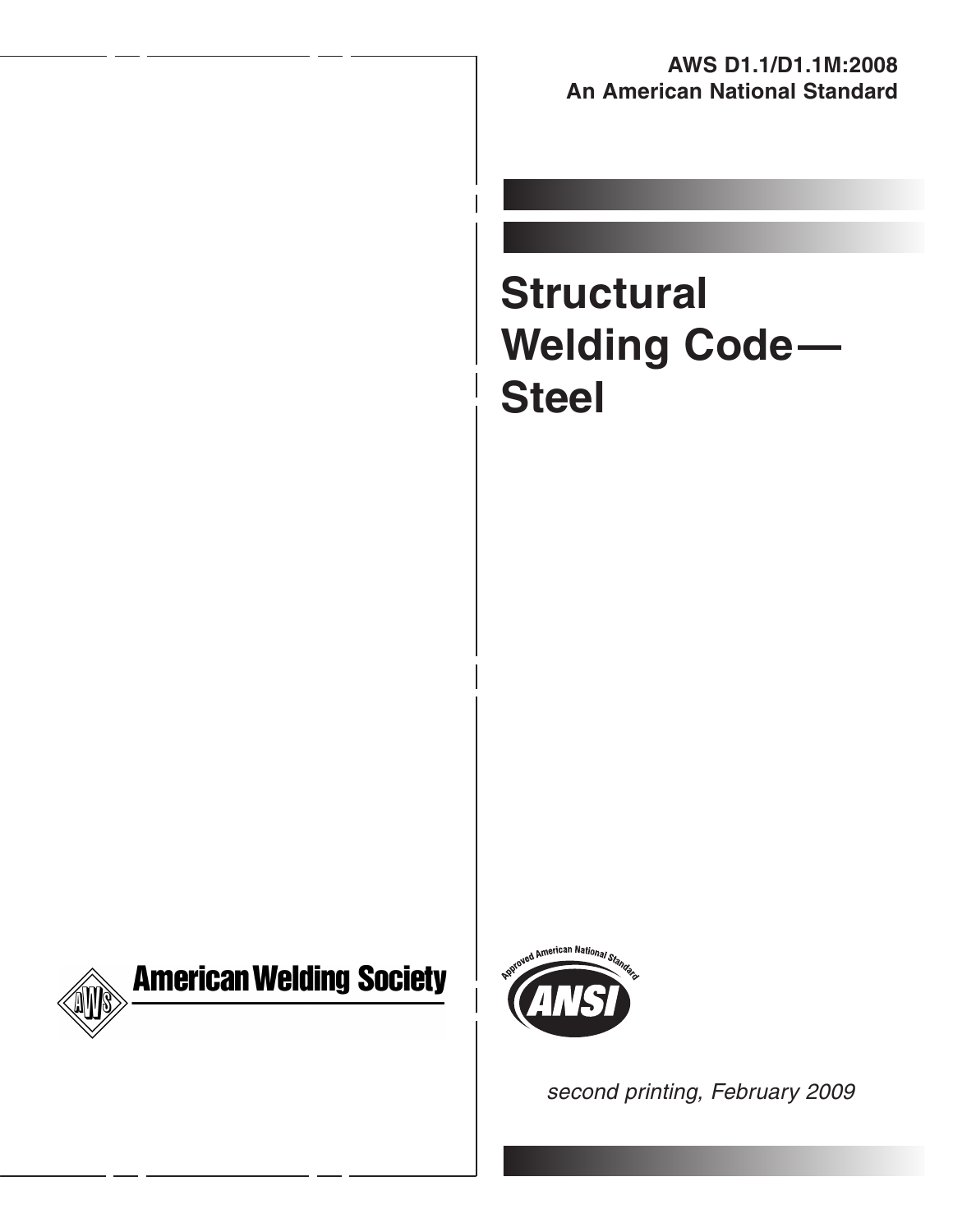**AWS D1.1/D1.1M:2008 An American National Standard**

**Approved by the American National Standards Institute July 2, 2008**

# **Structural Welding Code— Steel**

**21st Edition**

### **Supersedes AWS D1.1/D1.1M:2006**

Prepared by the American Welding Society (AWS) D1 Committee on Structural Welding

> Under the Direction of the AWS Technical Activities Committee

> > Approved by the AWS Board of Directors

# **Abstract**

This code covers the welding requirements for any type of welded structure made from the commonly used carbon and low-alloy constructional steels. Clauses 1 through 8 constitute a body of rules for the regulation of welding in steel construction. There are eight normative and twelve informative annexes in this code. A Commentary of the code is included with the document.

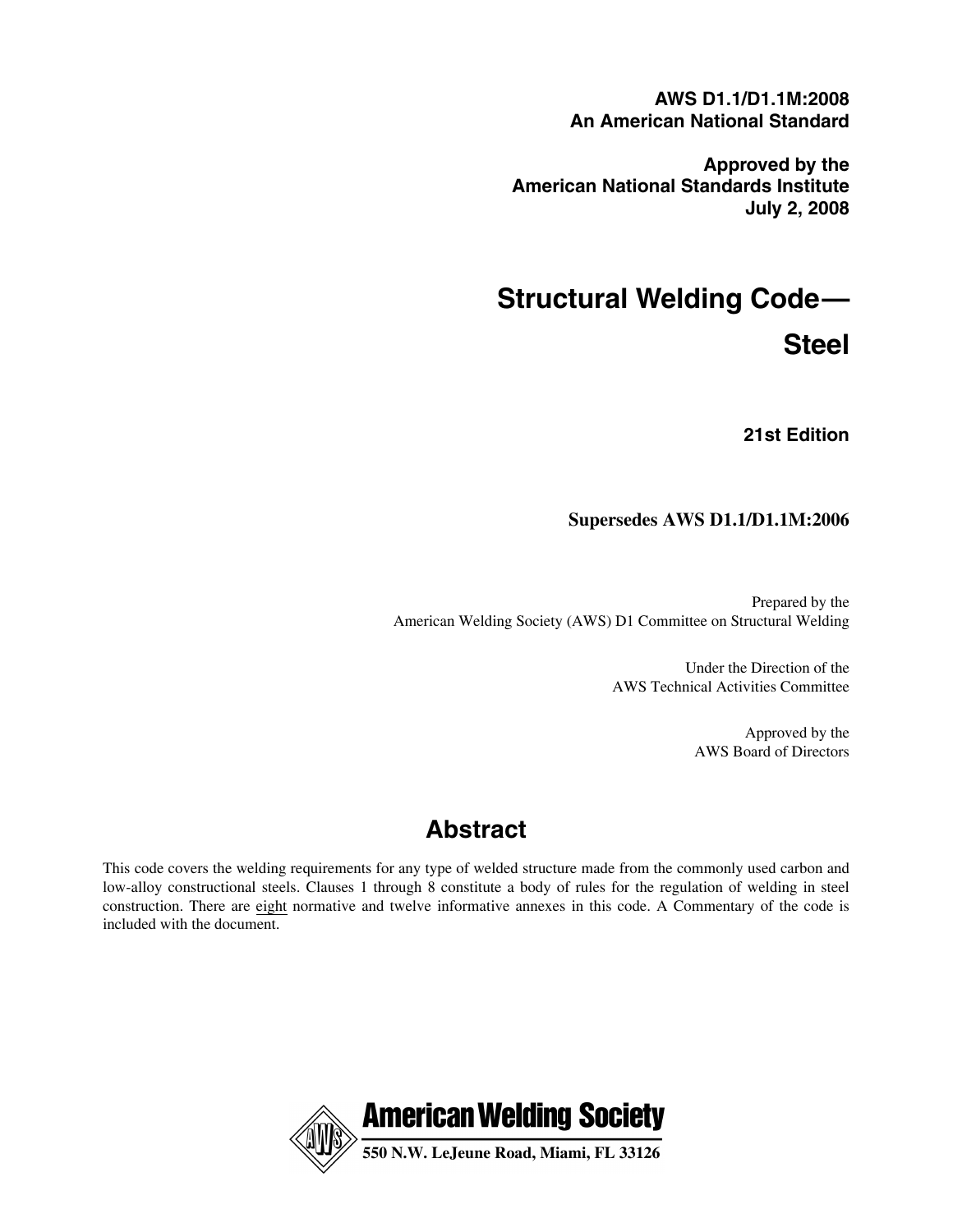# **Foreword**

### This foreword is not part of AWS D1.1/D1.1M:2008, *Structural Welding Code*—*Steel*, but is included for informational purposes only.

The first edition of the *Code for Fusion Welding and Gas Cutting in Building Construction* was published by the American Welding Society in 1928. The first bridge welding specification was published separately in 1936. The two documents were consolidated in 1972 into the D1.1 document but were once again separated in 1988 when the joint AASHTO/AWS D1.5, *Bridge Welding Code*, was published to address the specific requirements of State and Federal Transportation Departments. Coincident with this, the D1.1 code changed references of buildings and bridges to statically loaded and dynamically loaded structures, respectively, in order to make the document applicable to a broader range of structural configurations.

Underlined text in the subclauses, tables, or figures indicates an editorial or technical change from the 2006 edition. A vertical line in the margin indicates a revision from the 2006 edition.

The following is a summary of the most significant technical revisions contained in D1.1/D1.1M:2008:

Clause 1.2—Revised to clarify limitations of the code.

Clause 2.3.5—New section on depth of filling for plug and slot welds added.

Clause 2.5.4—Revisions made to clarify the allowable stress for a singular linear fillet weld or fillet weld groups of parallel linear fillet welds.

Clause 2.5.4.4—Adds design equation for determining allowable stresses on fillet welds in concentrically loaded weld groups.

Clause 2.6.7—Revised provision for calculating the resistance provided by connections sharing the load between welds, bolts, and rivets.

Clause 2.7.1—Revised to eliminate transition slope requirements for butt joints of unequal thickness in typical low yield tension load situations.

Clause 2, Tables—Tables 2.4 through 2.9 were renumbered to accommodate a new table detailing the strength coefficients for obliquely loaded fillet welds.

Table 2.3—New note added to limit allowable stresses for plug and slot welds.

Figure 2.2—Revised to apply to cyclically loaded structures.

Figure 2.3—Revised to apply to the thickness of statically loaded structures.

Figure 2.6—Corrections made to better illustrate holdback dimensions and tension.

Figures 2.9 and 2.10—Corrections were made to splice joint thicknesses.

Clause 3.7—Adds new provision on prequalified shielding gases.

Clause 3.10—Revised to clarify the minimum depth of filling for plug and slot welds.

Figure 3.4—Correction made was to the tolerances for B-U7-S.

Clause 4.8.1—Term "run-off tab" replaced with "weld tabs."

Clauses 4.11.1 and 4.11.2—Qualification testing requirements for fillets clarified.

Clause 4.23.2—Revised to clarify welding operator requirements for ESW and EGW.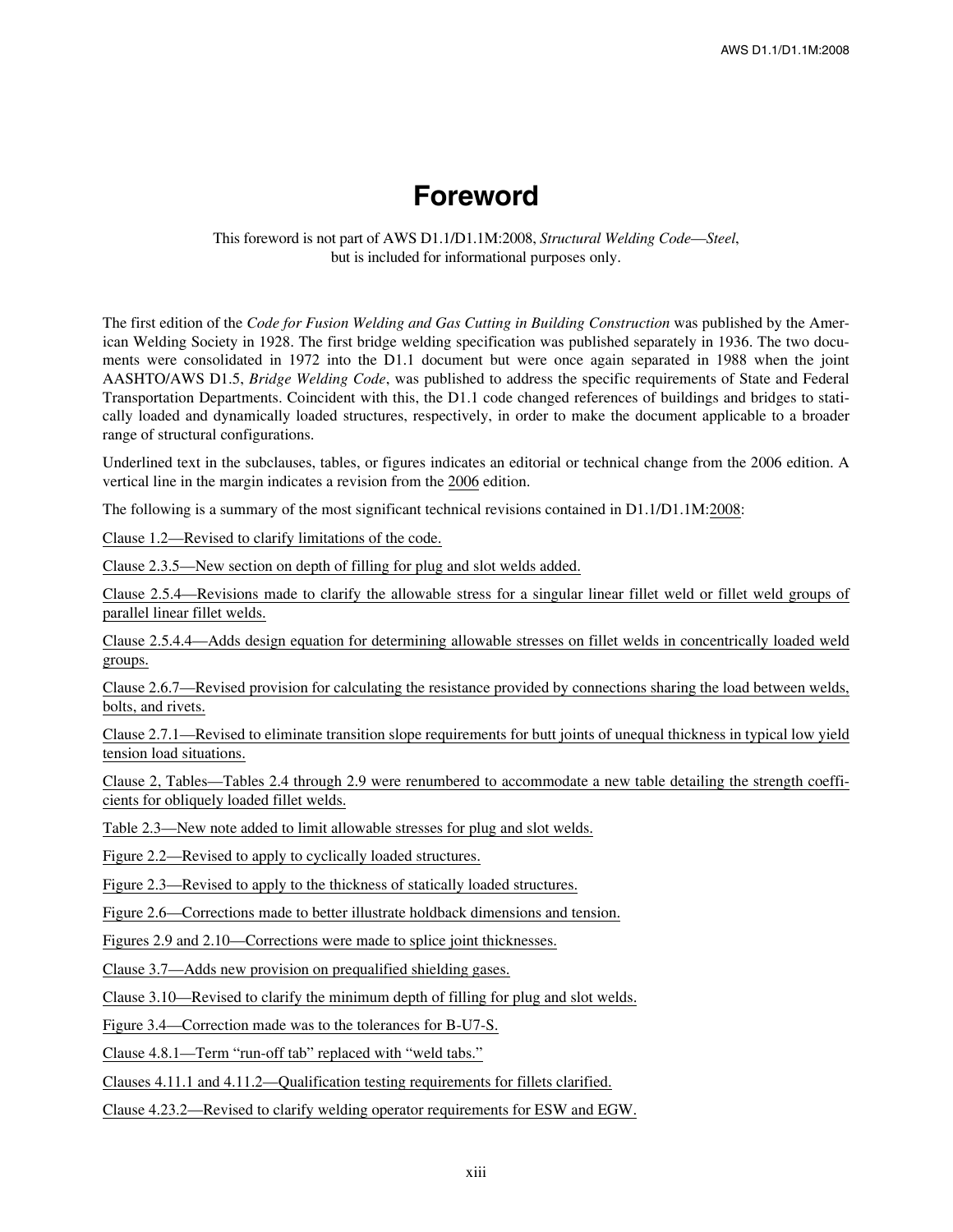Table 4.1—Note assignments for production pipe butt-grooves clarified.

Table 4.5—Revised so that number of electrodes is a PQR essential variable for GTAW.

Table 4.6—Changes were made to required PQR supplementary essential variables when for single to multiple electrode, or vice versa, in same weld pool and interpass temperatures.

Table 4.10—Note assignments clarified.

Figure 4.19—1/8 in [3 mm] weld size added to fillet weld soundness tests for WPS qualification.

Figures 4.31 and 4.32—Note added to allow side-bent test substitutions for face- or- root-bend tests for 3/8 in [10 mm] plate.

Figure 4.38—Revised to apply to both welder and welder operator qualification as well as WPS qualification.

Clause 5.3—Deleted references to shielding gases.

Clauses 5.3.4.1 and 5.3.4.2—Revised to clarify low-alloy electrodes by strength and not process. References to A5 specifications corrected.

Clause 5.18—Entire section on temporary welds and tack welds was revised and reorganized while introducing the new term "construction aid welds."

Clause 5.22.1—Changed "fillet weld leg" to "fillet weld legs" for clarification.

Clause 6.1.4.4—Changed the required visual acuity test from Snellen English test to a Jaeger J-2 test at a distance of 12 in–17 in [300 mm–430 mm].

Clause 6.12—Entire section RT discontinuity acceptance criteria was reorganized.

Clause 6.24.1—Changed the required minimum requalification interval for UT equipment horizontal linearity.

Clause 6.25.3—Changed the recalibration interval requirement for UT testing equipment.

Clause 6.25.5.2—Revised to establish the required maximized horizontal trace deflection screen height for IT testing procedures.

Clause 6, Figures—All figures and cases in Clause 6 have been revised and renumbered.

Figures 6.2 and 6.3—Figure on maximum acceptable RT images was moved to the commentary.

Clause 7.2.6—Correction made to ASTM specification reference.

Clause 7.3.3—Revised to eliminate six-month requirement for quality control tests on studs prior to delivery.

Clause 7.8.5—Revised to clarify the Contractor's responsibility for corrective stud welding.

Annex C—Content was moved to Clause 6 Commentary. Annex C left blank to avoid confusion with Commentary sections.

Annex G—Contents moved into Clause 7 as new Clause 7.9. Text revised so a stud base qualified with an approved grade of ASTM A 108 also meets requirements of 7.3.1.

Annex K—Added new term "construction aid weld" and deleted term "temporary weld."

Annex N—Sample form N-1 revised to include power source.

Annex U—Reference documents have been updated to include applicable year.

Annex V—Updated all tables to include most recent A5 Classifications.

Clause C-1.2—Content deleted and moved into Clause 1.2.

Clauses C-2.5.4, C-2.6.5, C-2.6.7, and C-2.7.1—New commentary added.

Clause C-2, Figures—Figures renumbered and new figures added illustrating obliquely loaded weld groups.

C-Table 3.7—New commentary added for root pass and fill pass thickness variables.

Clause C-5.3.2.1—Revised to clarify "low-hydrogen" term.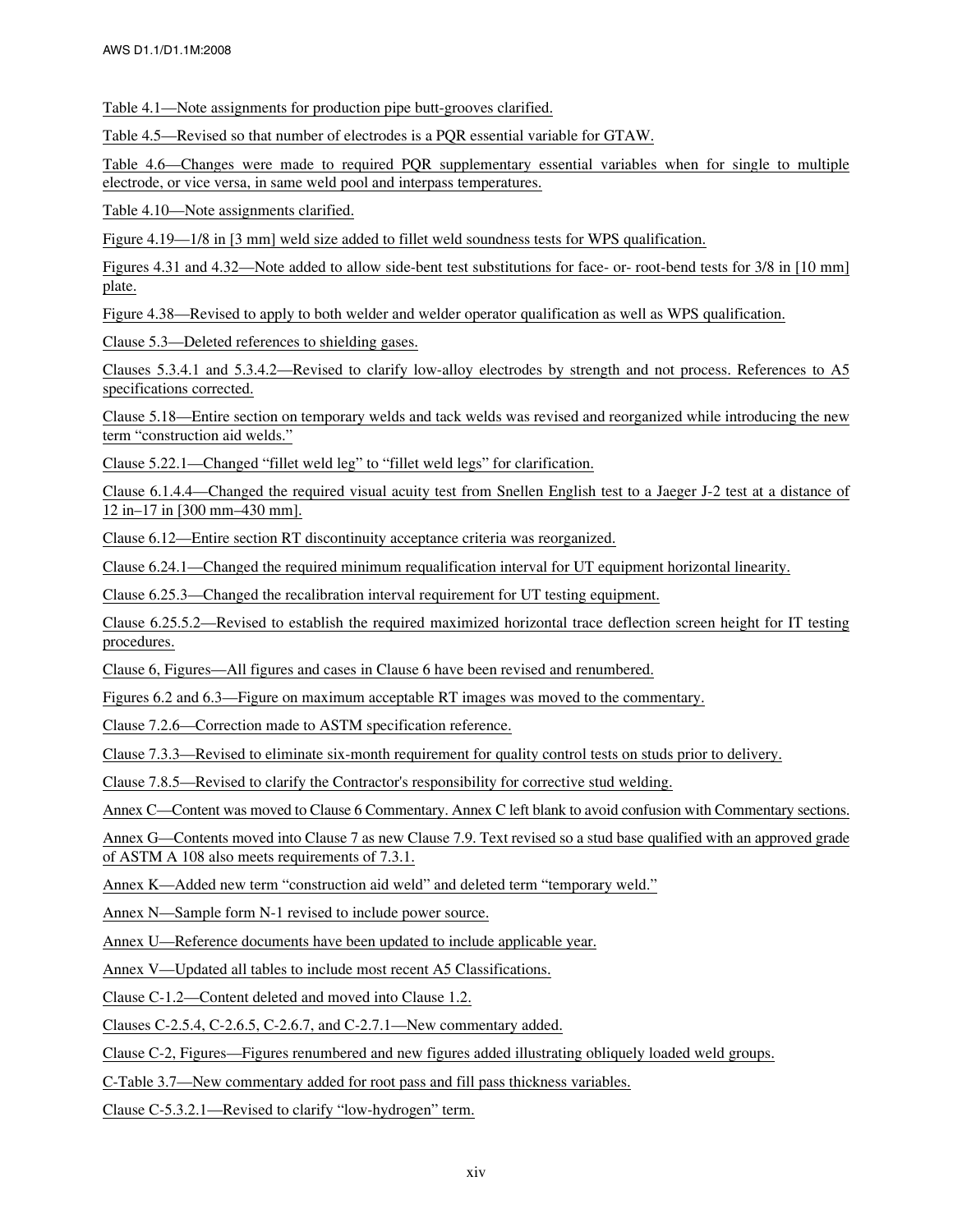Clause C-6.11.1—New commentary added on tubular connection requirements.

Clause C-6, Figures—New figures added illustrating discontinuity acceptance criteria.

Clause C-Annex I—Section designations removed for clarification.

**AWS B4.0,** *Standard Methods for Mechanical Testing of Welds***,** provides additional details of test specimen preparation and details of test fixture construction.

**Commentary.** The Commentary is nonmandatory and is intended only to provide insightful information into provision rationale.

**Normative Annexes.** These annexes address specific subjects in the code and their requirements are mandatory requirements that supplement the code provisions.

**Informative Annexes.** These annexes are not code requirements but are provided to clarify code provisions by showing examples, providing information, or suggesting alternative good practices.

**Index.** As in previous codes, the entries in the Index are referred to by subclause number rather than by page number. This should enable the user of the Index to locate a particular item of interest in minimum time.

**Errata.** It is the Structural Welding Committee's Policy that all errata should be made available to users of the code. Therefore, any significant errata will be published in the Society News Section of the *Welding Journal* and posted on the AWS web site at: http://www.aws.org/technical/d1/.

**Suggestions.** Your comments for improving AWS D1.1/D1.1M:2008, *Structural Welding Code—Steel* are welcome. Submit comments to the Managing Director, Technical Services Division, American Welding Society, 550 N.W. LeJeune Road, Miami, FL 33126; telephone (305) 443-9353; fax (305) 443-5951; e-mail info@aws.org; or via the AWS web site <http://www.aws.org>.

## **Errata**

The following Errata have been identified and incorporated into the current reprint of this document.

Page 67—Table 3.1, Filler Metal Requirements—Remove dash from "E9018-M" under Electrode Classification column from Group IV so it reads E9018M.

Page 105—Figure 3.4, Joint Designation C-U2a-GF—Under "Notes" column, Note 1 should read Note a.

Pages 136–153—Header—Change from "Clause 4. Prequalification" to "Clause 4. Qualification" on all the designated pages.

Page 146—Table 4.9, Filler Metal Requirements—Remove dash from "E11018-M" in the Electrode Classification column under "Matching Strength Filler Metal" so it reads E11018M.

Page 150—Table 4.11, Welder and Welding Operator Qualification—Number and Type of Specimens and Range of Thickness and Diameter Qualified (Dimensions in Millimeters)—For Production Fillet Welds (T-joint and Skewed), under "Number of Specimens" column for side bend tests, Note 3 should read Note c.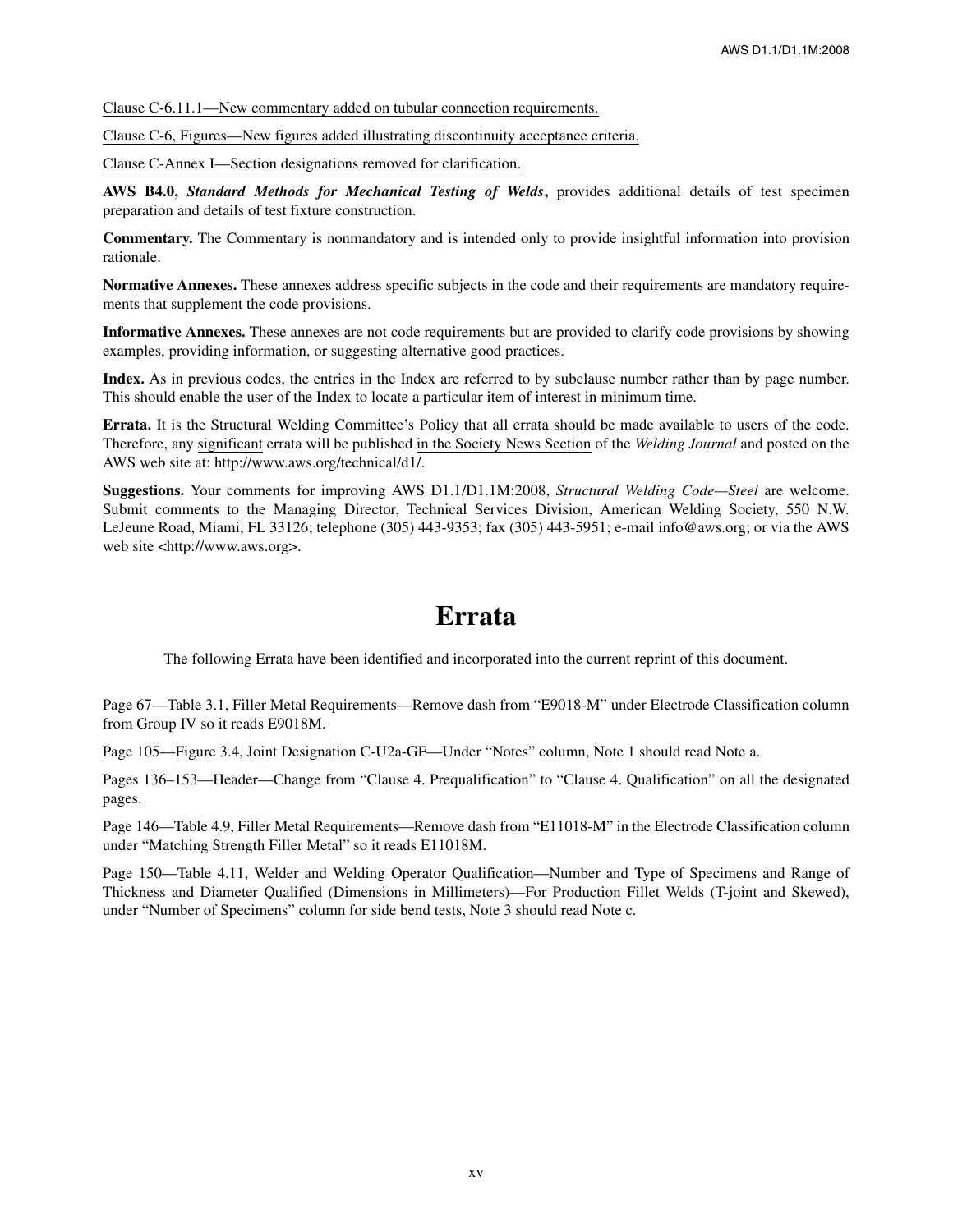# **Table of Contents**

| 1. |                                                                                                        |  |
|----|--------------------------------------------------------------------------------------------------------|--|
|    | 1.1                                                                                                    |  |
|    | 1.2                                                                                                    |  |
|    | 1.3                                                                                                    |  |
|    | 1.4                                                                                                    |  |
|    | 1.5                                                                                                    |  |
|    | 1.6                                                                                                    |  |
|    | 1.7                                                                                                    |  |
|    | 1.8                                                                                                    |  |
|    | 1.9                                                                                                    |  |
| 2. |                                                                                                        |  |
|    | 2.0                                                                                                    |  |
|    |                                                                                                        |  |
|    | Part A—Common Requirements for Design of Welded Connections (Nontubular and Tubular Members)5          |  |
|    | 2.1                                                                                                    |  |
|    | 2.2                                                                                                    |  |
|    | 2.3                                                                                                    |  |
|    | Part B—Specific Requirements for Design of Nontubular Connections (Statically or Cyclically Loaded)  8 |  |
|    | 2.4                                                                                                    |  |
|    | 2.5                                                                                                    |  |
|    | 2.6                                                                                                    |  |
|    | 2.7                                                                                                    |  |
|    | 2.8                                                                                                    |  |
|    | 2.9                                                                                                    |  |
|    |                                                                                                        |  |
|    |                                                                                                        |  |
|    | Part C—Specific Requirements for Design of Nontubular Connections (Cyclically Loaded)12                |  |
|    |                                                                                                        |  |
|    |                                                                                                        |  |
|    |                                                                                                        |  |
|    |                                                                                                        |  |
|    |                                                                                                        |  |
|    |                                                                                                        |  |
|    |                                                                                                        |  |
|    | Part D-Specific Requirements for Design of Tubular Connections (Statically or Cyclically Loaded)  15   |  |
|    |                                                                                                        |  |
|    |                                                                                                        |  |
|    |                                                                                                        |  |
|    |                                                                                                        |  |
|    |                                                                                                        |  |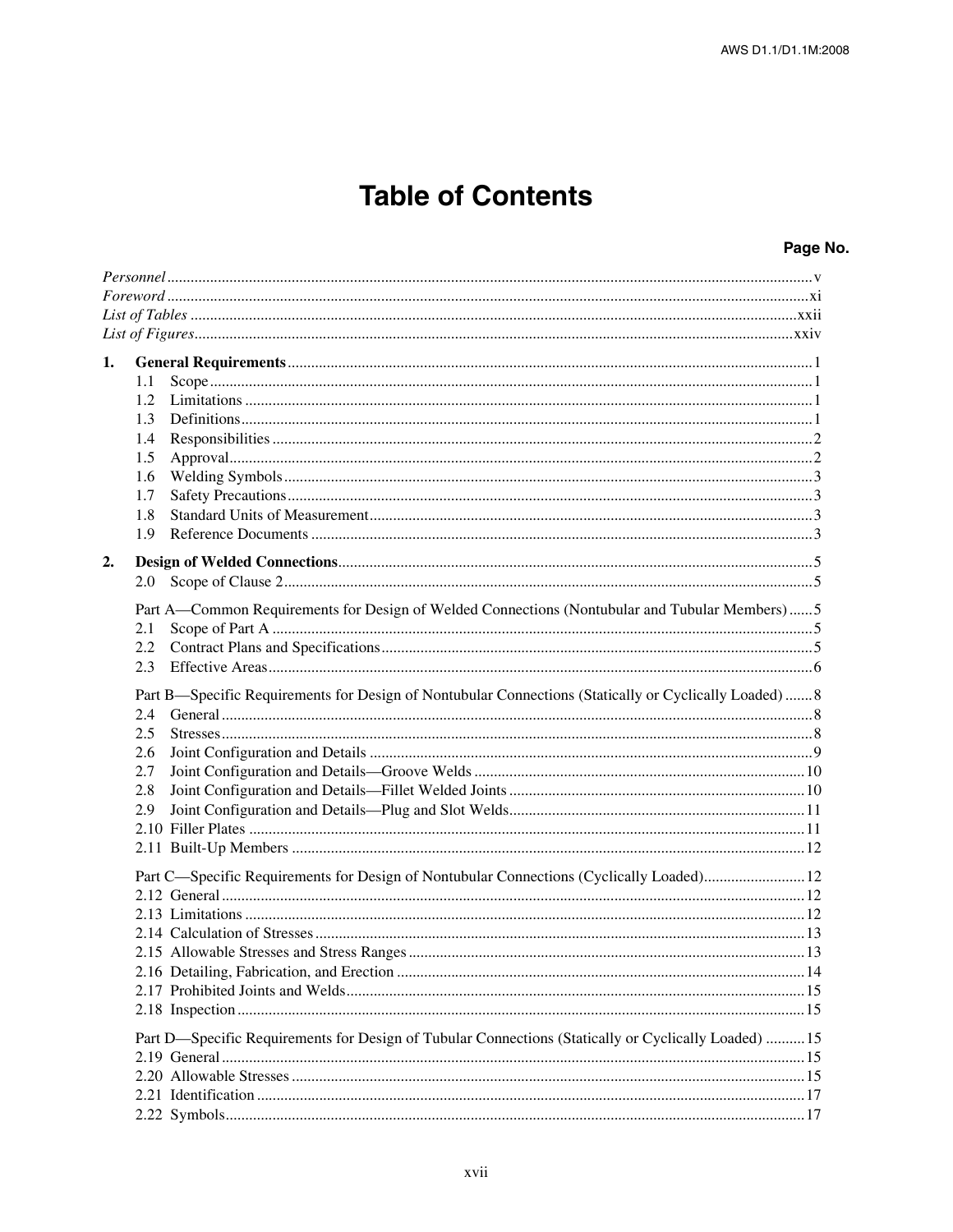| 3. |                                                                                        |  |
|----|----------------------------------------------------------------------------------------|--|
|    | 3.1                                                                                    |  |
|    | 3.2                                                                                    |  |
|    | 3.3                                                                                    |  |
|    | 3.4                                                                                    |  |
|    | 3.5                                                                                    |  |
|    | 3.6                                                                                    |  |
|    | 3.7                                                                                    |  |
|    | 3.8                                                                                    |  |
|    | 3.9                                                                                    |  |
|    |                                                                                        |  |
|    |                                                                                        |  |
|    |                                                                                        |  |
|    |                                                                                        |  |
|    |                                                                                        |  |
|    |                                                                                        |  |
| 4. |                                                                                        |  |
|    | 4.0                                                                                    |  |
|    |                                                                                        |  |
|    | 4.1                                                                                    |  |
|    | Common Requirements for WPS and Welding Personnel Performance Qualification 124<br>4.2 |  |
|    |                                                                                        |  |
|    | 4.3                                                                                    |  |
|    | 4.4                                                                                    |  |
|    | 4.5                                                                                    |  |
|    | 4.6                                                                                    |  |
|    | 4.7                                                                                    |  |
|    | 4.8                                                                                    |  |
|    | 4.9                                                                                    |  |
|    |                                                                                        |  |
|    |                                                                                        |  |
|    |                                                                                        |  |
|    |                                                                                        |  |
|    |                                                                                        |  |
|    |                                                                                        |  |
|    |                                                                                        |  |
|    |                                                                                        |  |
|    |                                                                                        |  |
|    |                                                                                        |  |
|    |                                                                                        |  |
|    |                                                                                        |  |
|    |                                                                                        |  |
|    |                                                                                        |  |
|    |                                                                                        |  |
|    |                                                                                        |  |
|    |                                                                                        |  |
|    |                                                                                        |  |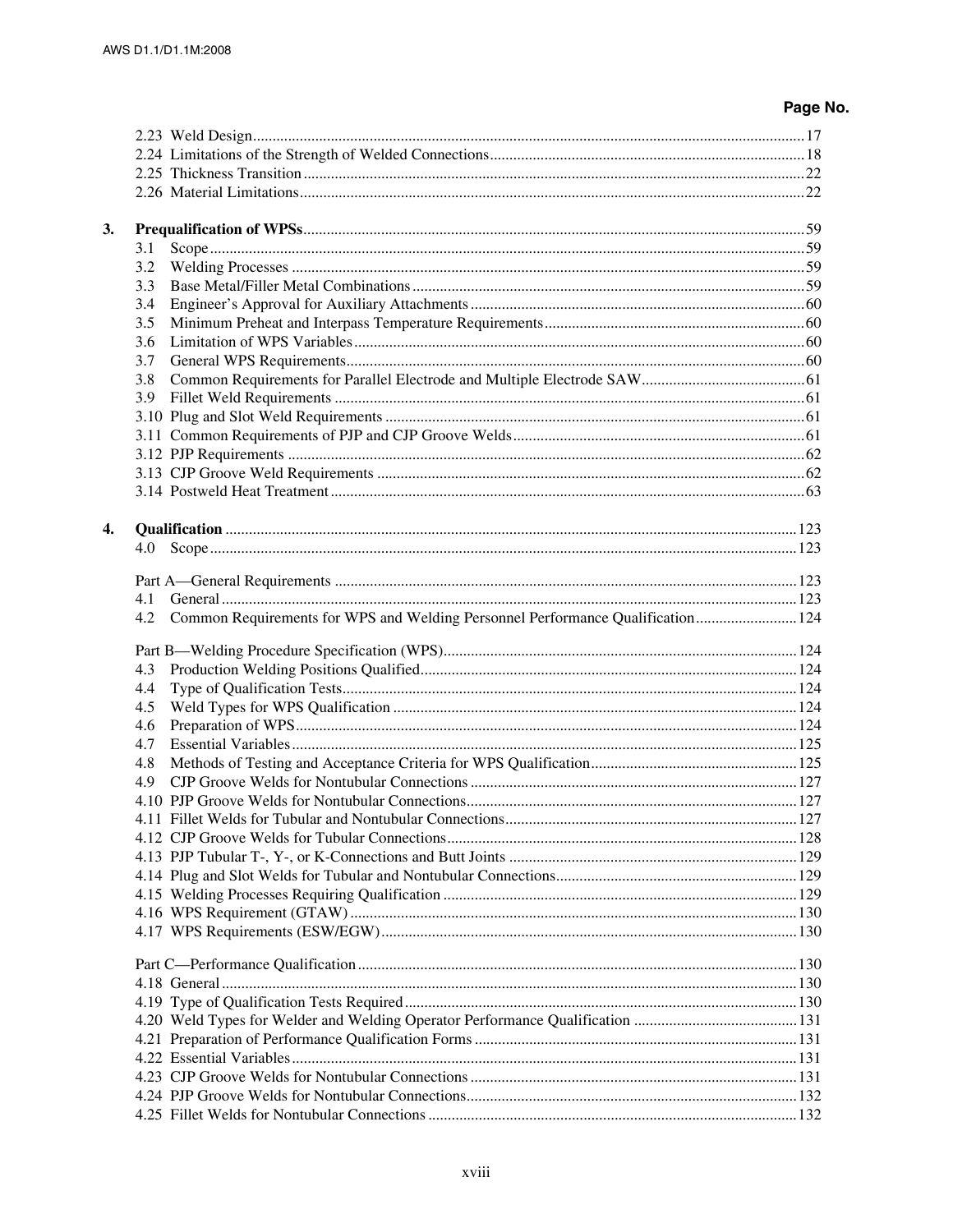|    | 4.30 Methods of Testing and Acceptance Criteria for Welder and Welding Operator Qualification  132 |  |
|----|----------------------------------------------------------------------------------------------------|--|
|    |                                                                                                    |  |
|    |                                                                                                    |  |
|    |                                                                                                    |  |
|    |                                                                                                    |  |
|    |                                                                                                    |  |
|    |                                                                                                    |  |
|    |                                                                                                    |  |
|    |                                                                                                    |  |
|    |                                                                                                    |  |
| 5. |                                                                                                    |  |
|    | 5.1                                                                                                |  |
|    | 5.2                                                                                                |  |
|    | 5.3                                                                                                |  |
|    | 5.4                                                                                                |  |
|    | 5.5                                                                                                |  |
|    | 5.6                                                                                                |  |
|    | 5.7                                                                                                |  |
|    | 5.8                                                                                                |  |
|    | 5.9                                                                                                |  |
|    |                                                                                                    |  |
|    |                                                                                                    |  |
|    |                                                                                                    |  |
|    |                                                                                                    |  |
|    |                                                                                                    |  |
|    |                                                                                                    |  |
|    |                                                                                                    |  |
|    |                                                                                                    |  |
|    |                                                                                                    |  |
|    |                                                                                                    |  |
|    |                                                                                                    |  |
|    |                                                                                                    |  |
|    |                                                                                                    |  |
|    |                                                                                                    |  |
|    |                                                                                                    |  |
|    |                                                                                                    |  |
|    |                                                                                                    |  |
|    |                                                                                                    |  |
|    |                                                                                                    |  |
|    |                                                                                                    |  |
|    |                                                                                                    |  |
|    |                                                                                                    |  |
| 6. |                                                                                                    |  |
|    |                                                                                                    |  |
|    | 6.1                                                                                                |  |
|    |                                                                                                    |  |
|    | 6.2                                                                                                |  |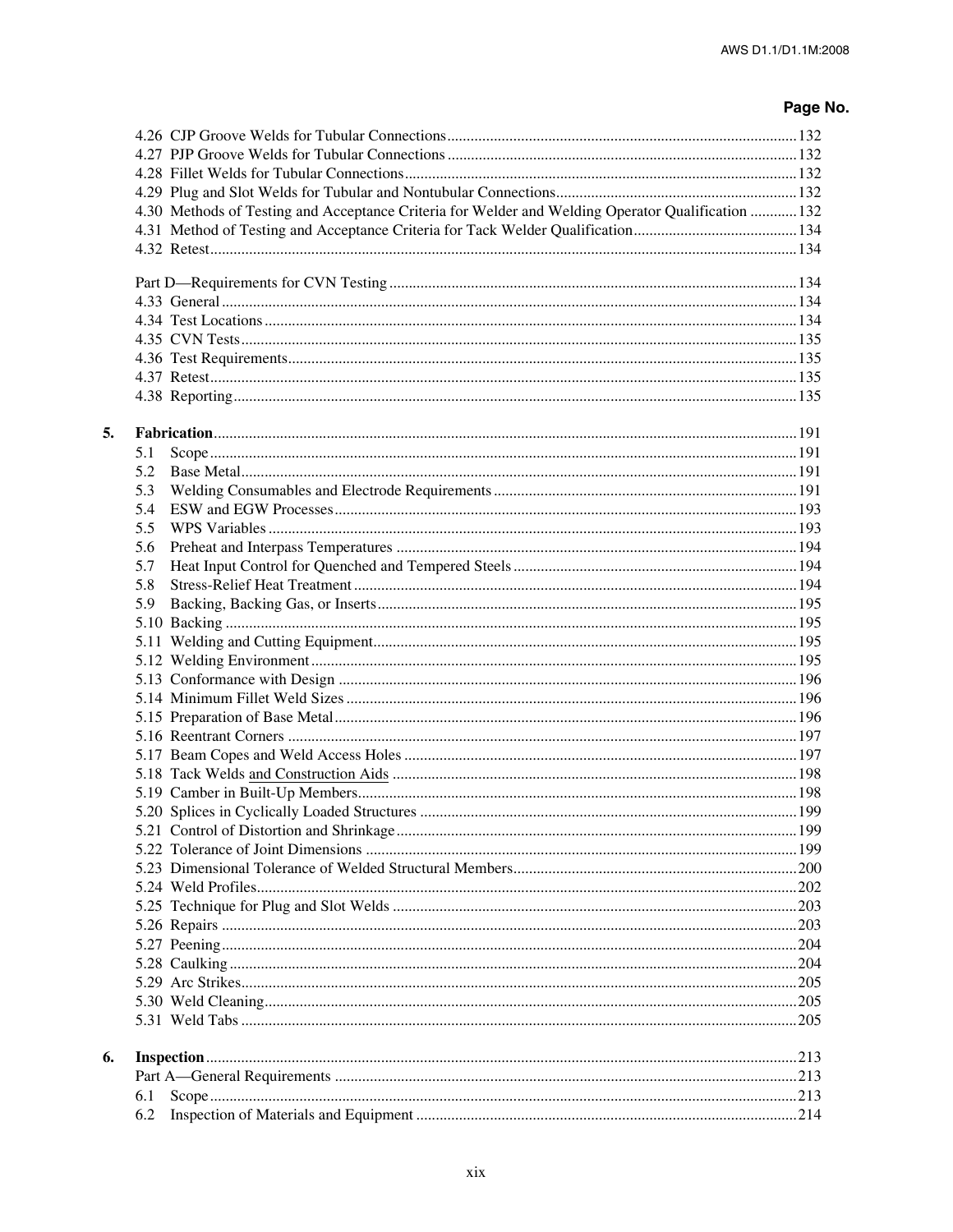| 6.3 |                                                                                           |  |
|-----|-------------------------------------------------------------------------------------------|--|
| 6.4 |                                                                                           |  |
| 6.5 |                                                                                           |  |
|     |                                                                                           |  |
|     |                                                                                           |  |
|     |                                                                                           |  |
|     |                                                                                           |  |
| 6.7 |                                                                                           |  |
| 6.8 |                                                                                           |  |
| 6.9 |                                                                                           |  |
|     |                                                                                           |  |
|     |                                                                                           |  |
|     |                                                                                           |  |
|     |                                                                                           |  |
|     |                                                                                           |  |
|     |                                                                                           |  |
|     |                                                                                           |  |
|     |                                                                                           |  |
|     |                                                                                           |  |
|     |                                                                                           |  |
|     |                                                                                           |  |
|     |                                                                                           |  |
|     |                                                                                           |  |
|     |                                                                                           |  |
|     |                                                                                           |  |
|     |                                                                                           |  |
|     |                                                                                           |  |
|     |                                                                                           |  |
|     |                                                                                           |  |
|     |                                                                                           |  |
|     |                                                                                           |  |
|     |                                                                                           |  |
|     |                                                                                           |  |
|     | 6.29 Calibration of the UT Unit with IIW or Other Approved Reference Blocks (Annex H) 228 |  |
|     |                                                                                           |  |
|     |                                                                                           |  |
|     |                                                                                           |  |
|     |                                                                                           |  |
|     |                                                                                           |  |
|     |                                                                                           |  |
|     |                                                                                           |  |
|     |                                                                                           |  |
|     |                                                                                           |  |
|     |                                                                                           |  |
| 7.  |                                                                                           |  |
| 7.1 |                                                                                           |  |
| 7.2 |                                                                                           |  |
| 7.3 |                                                                                           |  |
| 7.4 |                                                                                           |  |
| 7.5 |                                                                                           |  |
| 7.6 |                                                                                           |  |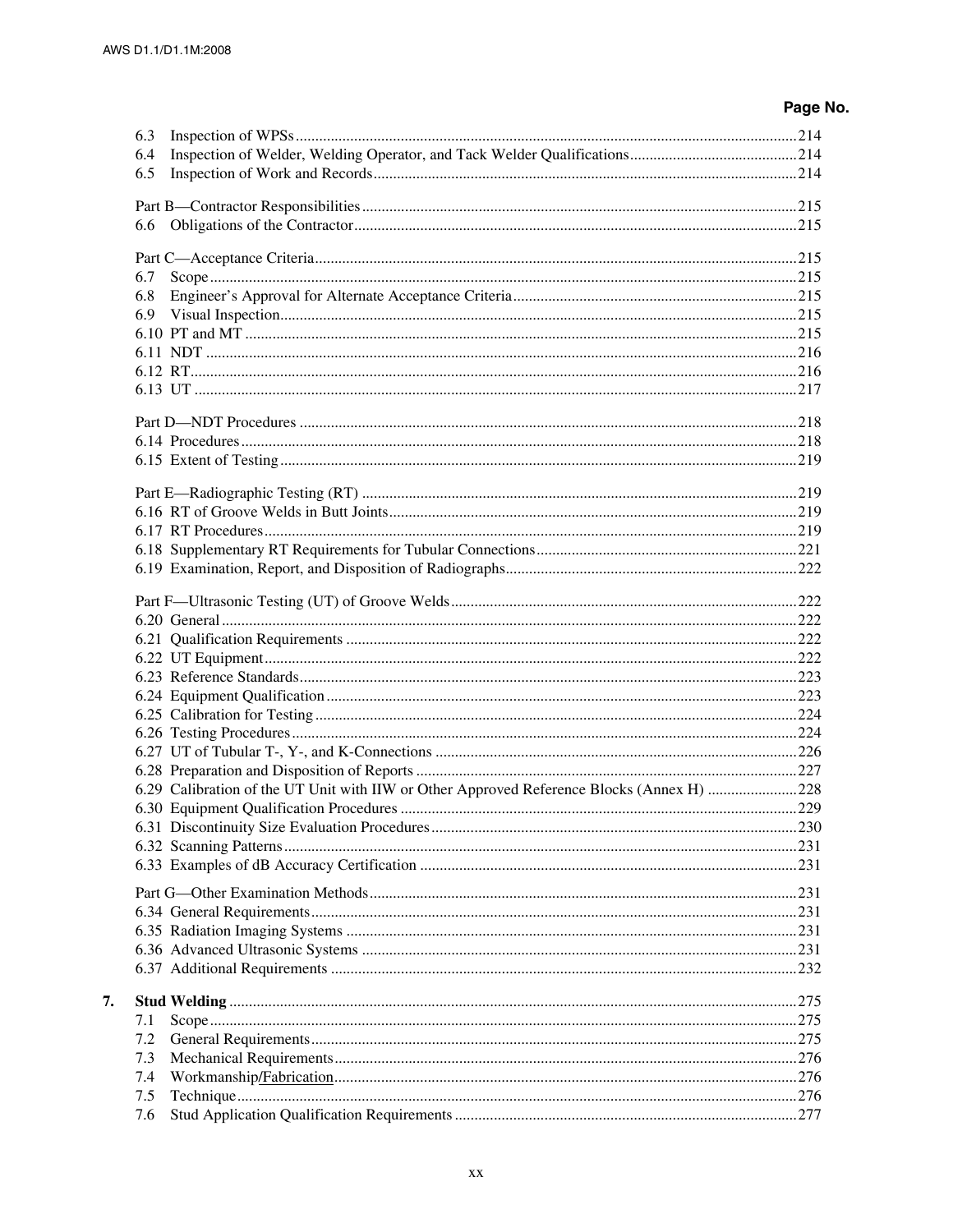|    | 7.7 |                                                                                                         |  |
|----|-----|---------------------------------------------------------------------------------------------------------|--|
|    | 7.8 |                                                                                                         |  |
|    | 7.9 |                                                                                                         |  |
|    |     |                                                                                                         |  |
| 8. |     |                                                                                                         |  |
|    | 8.1 |                                                                                                         |  |
|    | 8.2 |                                                                                                         |  |
|    | 8.3 |                                                                                                         |  |
|    | 8.4 |                                                                                                         |  |
|    | 8.5 |                                                                                                         |  |
|    | 8.6 |                                                                                                         |  |
|    |     |                                                                                                         |  |
|    |     |                                                                                                         |  |
|    |     |                                                                                                         |  |
|    |     |                                                                                                         |  |
|    |     |                                                                                                         |  |
|    |     |                                                                                                         |  |
|    |     |                                                                                                         |  |
|    |     | Annex H (Normative)—Qualification and Calibration of UT Units with Other Approved Reference Blocks  311 |  |
|    |     |                                                                                                         |  |
|    |     |                                                                                                         |  |
|    |     |                                                                                                         |  |
|    |     |                                                                                                         |  |
|    |     |                                                                                                         |  |
|    |     |                                                                                                         |  |
|    |     | Annex O (Informative)—Guidelines for the Preparation of Technical Inquiries for the Structural Welding  |  |
|    |     |                                                                                                         |  |
|    |     |                                                                                                         |  |
|    |     |                                                                                                         |  |
|    |     |                                                                                                         |  |
|    |     |                                                                                                         |  |
|    |     |                                                                                                         |  |
|    |     |                                                                                                         |  |
|    |     |                                                                                                         |  |
|    |     |                                                                                                         |  |
|    |     |                                                                                                         |  |
|    |     |                                                                                                         |  |
|    |     |                                                                                                         |  |
|    |     |                                                                                                         |  |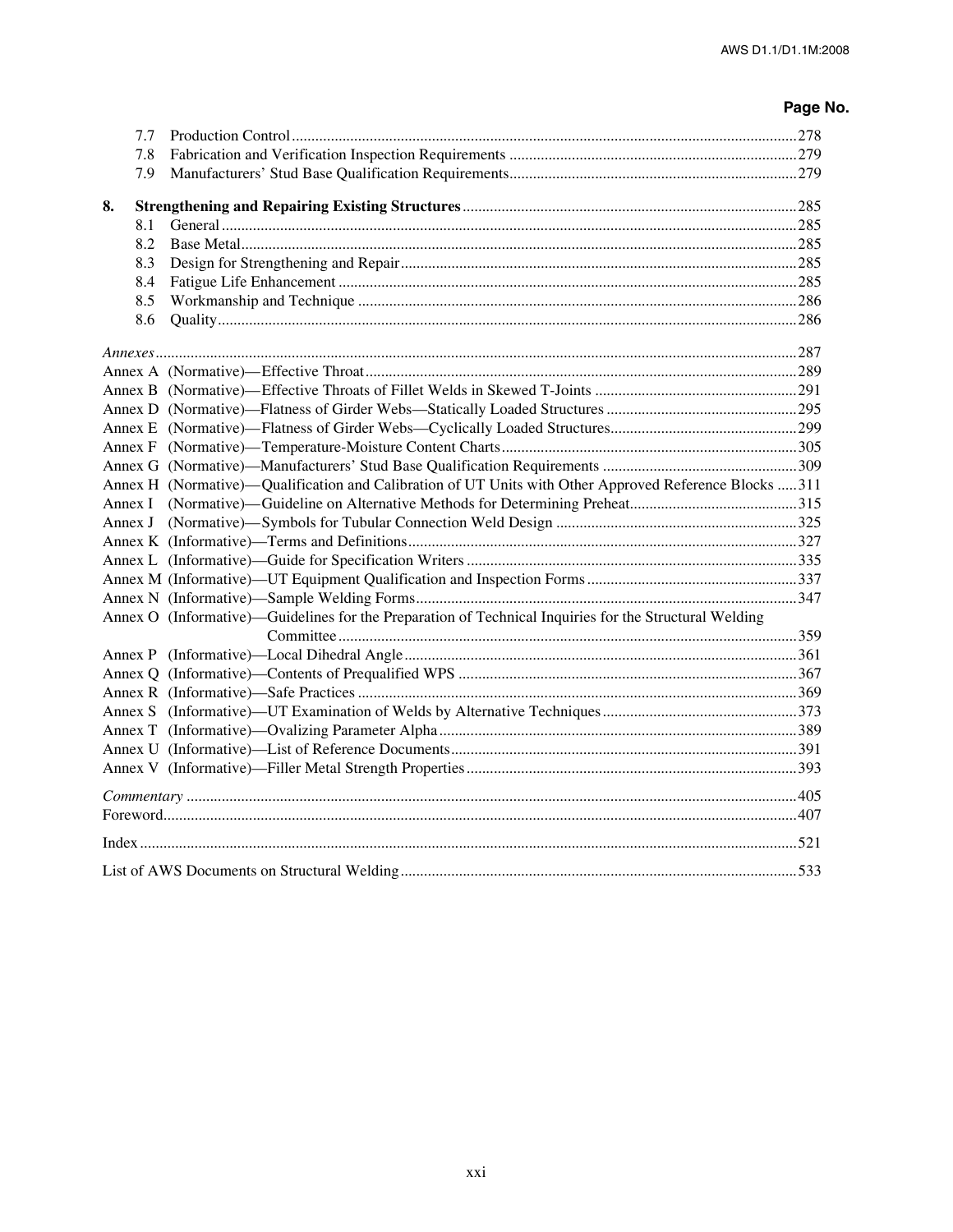# **List of Tables**

### **Table Page No.**

| 2.1  |                                                                                                  |  |
|------|--------------------------------------------------------------------------------------------------|--|
| 2.2  |                                                                                                  |  |
| 2.3  |                                                                                                  |  |
| 2.4  |                                                                                                  |  |
| 2.5  |                                                                                                  |  |
| 2.6  |                                                                                                  |  |
| 2.7  |                                                                                                  |  |
| 2.8  | Fatigue Category Limitations on Weld Size or Thickness and Weld Profile (Tubular Connections) 41 |  |
| 2.9  | Z Loss Dimensions for Calculating Prequalified PJP T-, Y-, and K-Tubular Connection Minimum      |  |
|      |                                                                                                  |  |
| 2.10 |                                                                                                  |  |
| 3.1  |                                                                                                  |  |
| 3.2  |                                                                                                  |  |
| 3.3  |                                                                                                  |  |
| 3.4  |                                                                                                  |  |
| 3.5  |                                                                                                  |  |
| 3.6  | Prequalified Joint Dimensions and Groove Angles for CJP Groove Welds in Tubular T-, Y, and       |  |
|      |                                                                                                  |  |
| 3.7  |                                                                                                  |  |
| 4.1  | WPS Qualification—Production Welding Positions Qualified by Plate, Pipe, and Box Tube Tests  136 |  |
| 4.2  | WPS Qualification—CJP Groove Welds: Number and Type of Test Specimens and Range of               |  |
|      |                                                                                                  |  |
| 4.3  | Number and Type of Test Specimens and Range of Thickness Qualified—WPS Qualification;            |  |
| 4.4  | Number and Type of Test Specimens and Range of Thickness Qualified—WPS Qualification;            |  |
| 4.5  | PQR Essential Variable Changes Requiring WPS Requalification for SMAW, SAW, GMAW,                |  |
| 4.6  | PQR Supplementary Essential Variable Changes for CVN Testing Applications Requiring WPS          |  |
| 4.7  | PQR Essential Variable Changes Requiring WPS Requalification for ESW or EGW  144                 |  |
| 4.8  |                                                                                                  |  |
| 4.9  | Code-Approved Base Metals and Filler Metals Requiring Qualification per Clause 4 146             |  |
| 4.10 | Welder and Welding Operator Qualification-Production Welding Positions Qualified by              |  |
| 4.11 | Welder and Welding Operator Qualification-Number and Type of Specimens and Range of              |  |
|      |                                                                                                  |  |
| 4.12 | Welding Personnel Performance Essential Variable Changes Requiring Requalification  152          |  |
| 4.13 |                                                                                                  |  |
| 4.14 |                                                                                                  |  |
| 4.15 |                                                                                                  |  |
| 5.1  |                                                                                                  |  |
| 5.2  |                                                                                                  |  |
| 5.3  |                                                                                                  |  |
| 5.4  | Limits on Acceptability and Repair of Mill Induced Laminar Discontinuities in Cut Surfaces206    |  |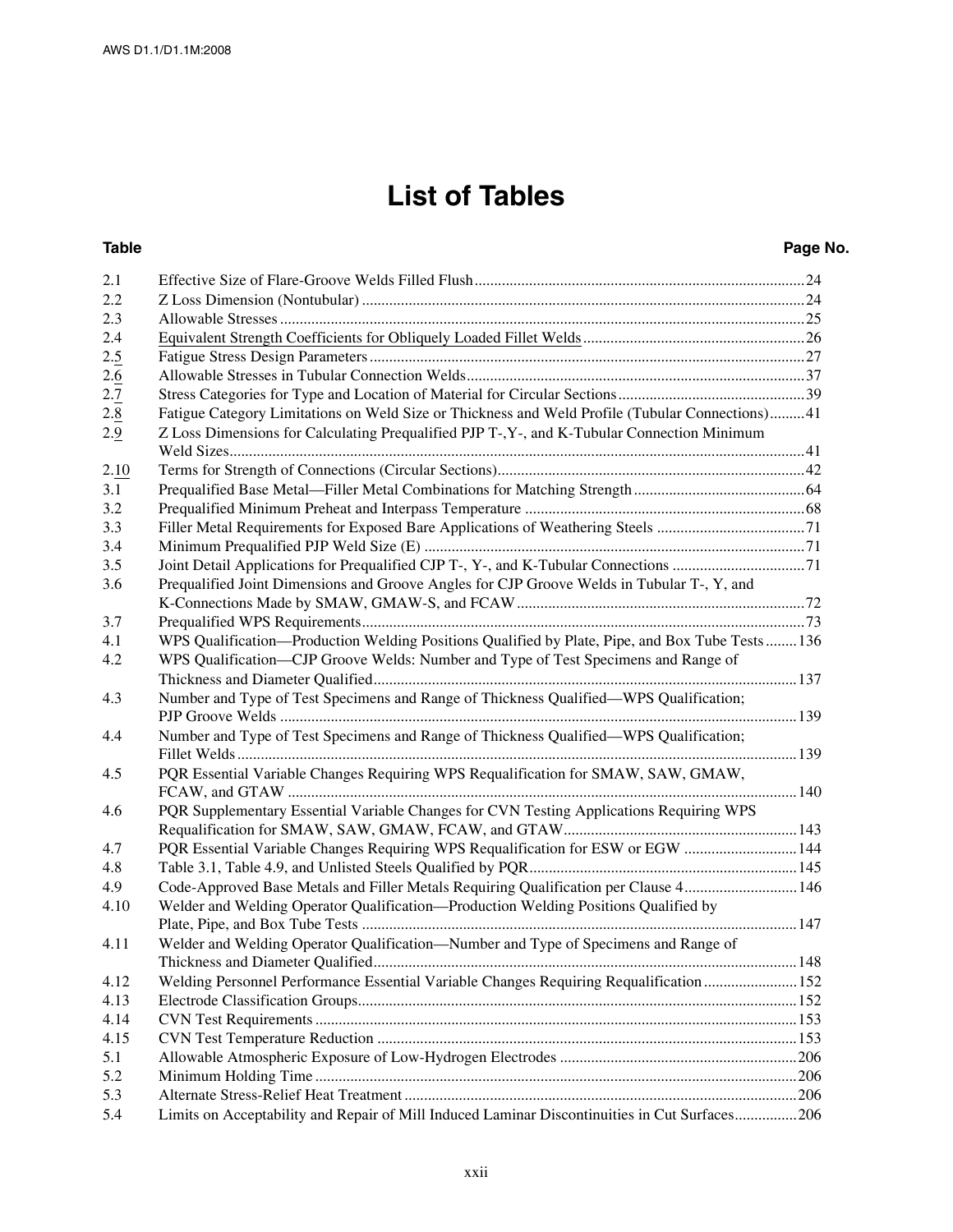### **Table Page No.**

| 5.5        |                                                                                                        |  |
|------------|--------------------------------------------------------------------------------------------------------|--|
| 5.6        |                                                                                                        |  |
| 5.7        |                                                                                                        |  |
| 5.8        |                                                                                                        |  |
| 6.1        |                                                                                                        |  |
| 6.2        | UT Acceptance-Rejection Criteria (Statically Loaded Nontubular Connections)234                         |  |
| 6.3        | UT Acceptance-Rejection Criteria (Cyclically Loaded Nontubular Connections) 235                        |  |
| 6.4        |                                                                                                        |  |
| 6.5        |                                                                                                        |  |
| 6.6        |                                                                                                        |  |
| 6.7        |                                                                                                        |  |
| 7.1        |                                                                                                        |  |
| 7.2        |                                                                                                        |  |
| B.1        |                                                                                                        |  |
| D.1        |                                                                                                        |  |
| D.2        |                                                                                                        |  |
| D.3        |                                                                                                        |  |
| E.1        |                                                                                                        |  |
| E.2        |                                                                                                        |  |
| E.3        |                                                                                                        |  |
| E.4        |                                                                                                        |  |
| E.5        |                                                                                                        |  |
| I.1        | Susceptibility Index Grouping as Function of Hydrogen Level "H" and Composition Parameter $P_{cm}$ 318 |  |
| 1.2        |                                                                                                        |  |
| S.1        |                                                                                                        |  |
| Commentary |                                                                                                        |  |
| $C-2.1$    |                                                                                                        |  |
| $C-2.2$    |                                                                                                        |  |
| $C-2.3$    |                                                                                                        |  |
| $C-2.4$    |                                                                                                        |  |
| $C-2.5$    |                                                                                                        |  |
| $C-2.6$    |                                                                                                        |  |
| $C-2.7$    |                                                                                                        |  |
| $C-2.8$    |                                                                                                        |  |
| $C-3.1$    |                                                                                                        |  |
| $C-4.1$    |                                                                                                        |  |
| $C-4.2$    |                                                                                                        |  |
| $C-6.1$    |                                                                                                        |  |
| $C-8.1$    |                                                                                                        |  |
| $C-8.2$    |                                                                                                        |  |
|            |                                                                                                        |  |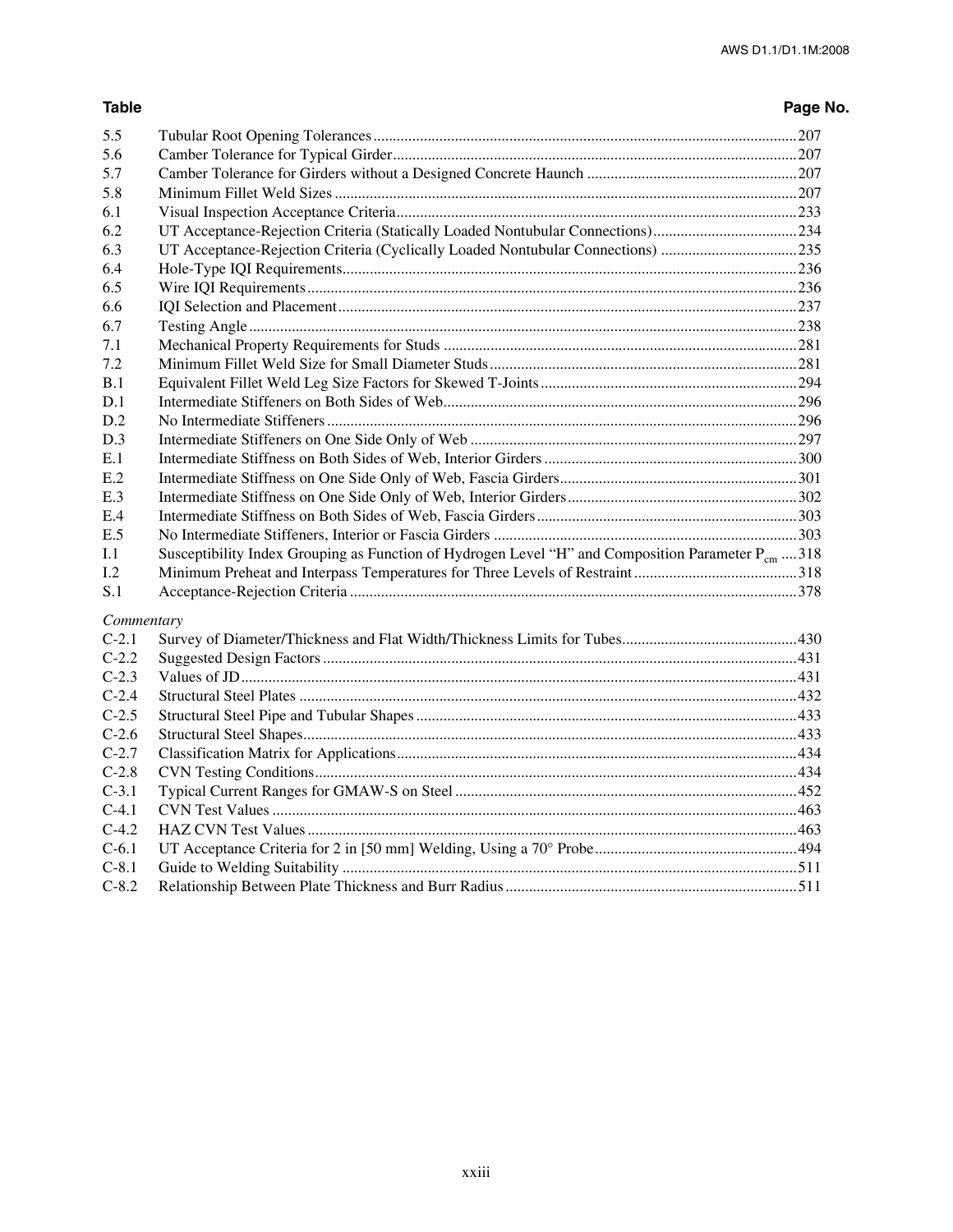# **List of Figures**

| 2.1  |                                                                                                |  |
|------|------------------------------------------------------------------------------------------------|--|
| 2.2  | Transition of Butt Joints in Parts of Unequal Thickness (Cyclically Loaded Nontubular)44       |  |
| 2.3  |                                                                                                |  |
| 2.4  |                                                                                                |  |
| 2.5  | Minimum Length of Longitudinal Fillet Welds at End of Plate or Flat Bar Members46              |  |
| 2.6  |                                                                                                |  |
| 2.7  |                                                                                                |  |
| 2.8  |                                                                                                |  |
| 2.9  |                                                                                                |  |
| 2.10 |                                                                                                |  |
| 2.11 | Allowable Stress Range for Cyclically Applied Load (Fatigue) in Nontubular Connections         |  |
|      |                                                                                                |  |
| 2.12 |                                                                                                |  |
| 2.13 | Allowable Fatigue Stress and Strain Ranges for Stress Categories (see Table 2.7), Redundant    |  |
|      |                                                                                                |  |
| 2.14 |                                                                                                |  |
| 2.15 |                                                                                                |  |
| 2.16 |                                                                                                |  |
| 2.17 |                                                                                                |  |
| 2.18 |                                                                                                |  |
| 2.19 |                                                                                                |  |
| 2.20 |                                                                                                |  |
| 2.21 | Transition of Thickness of Butt Joints in Parts of Unequal Thickness (Tubular)57               |  |
| 3.1  |                                                                                                |  |
| 3.2  |                                                                                                |  |
| 3.3  |                                                                                                |  |
| 3.4  |                                                                                                |  |
| 3.5  |                                                                                                |  |
| 3.6  |                                                                                                |  |
| 3.7  | Definitions and Detailed Selections for Prequalified CJP T-, Y-, and K-Tubular Connections 118 |  |
| 3.8  | Prequalified Joint Details for CJP Groove Welds in Tubular T-, Y-, and K-Connections-          |  |
|      |                                                                                                |  |
| 3.9  | Prequalified Joint Details for CJP Groove Welds in Tubular T-, Y-, and K-Connections—          |  |
|      |                                                                                                |  |
| 3.10 | Prequalified Joint Details for CJP Groove Welds in Tubular T-, Y-, and K-Connections-          |  |
|      |                                                                                                |  |
| 3.11 |                                                                                                |  |
| 4.1  |                                                                                                |  |
| 4.2  |                                                                                                |  |
| 4.3  |                                                                                                |  |
| 4.4  |                                                                                                |  |
| 4.5  |                                                                                                |  |
| 4.6  |                                                                                                |  |
| 4.7  |                                                                                                |  |
| 4.8  |                                                                                                |  |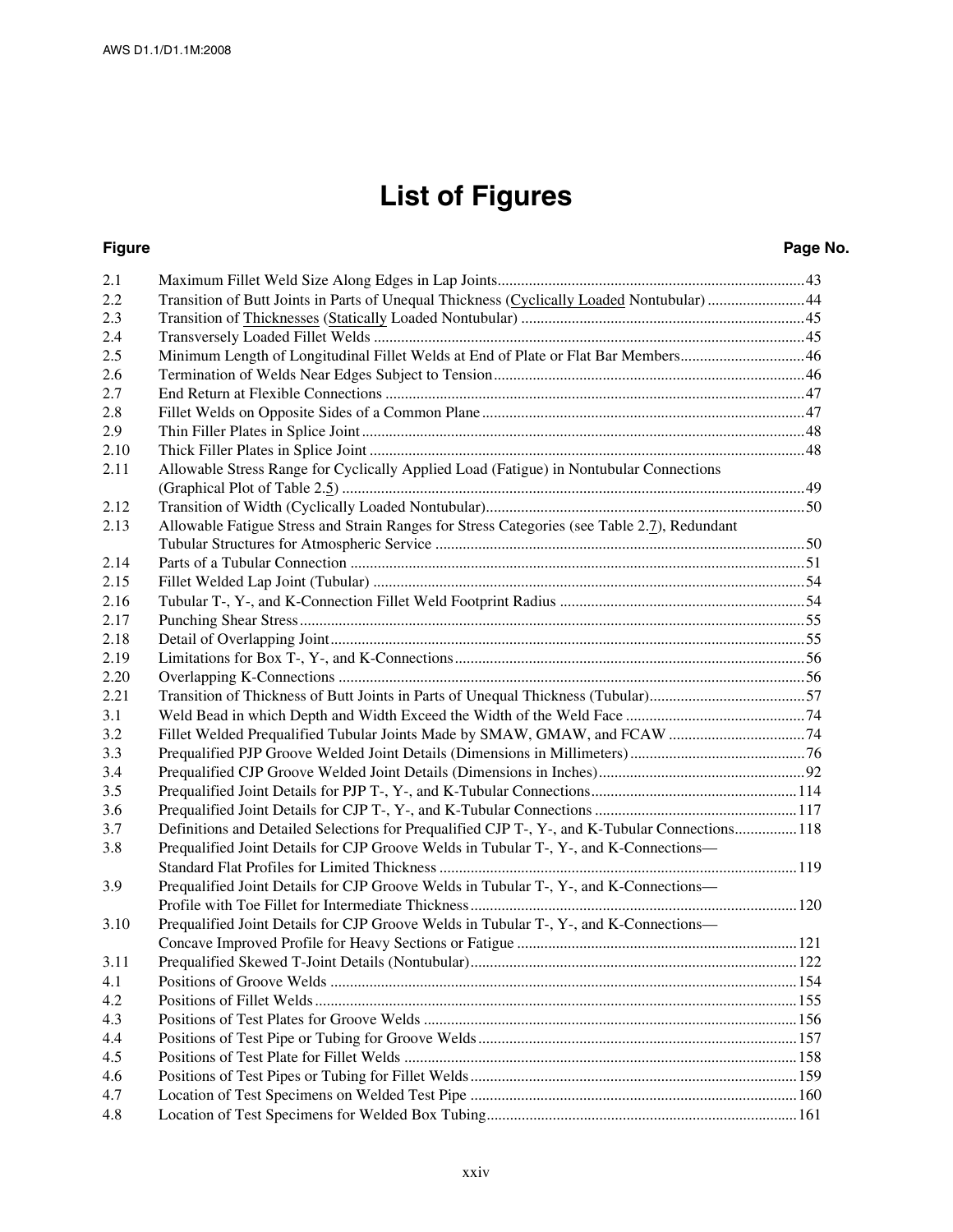| 4.9  | Location of Test Specimens on Welded Test Plates—ESW and EGW—WPS Qualification  162                |  |
|------|----------------------------------------------------------------------------------------------------|--|
| 4.10 | Location of Test Specimens on Welded Test Plate Over 3/8 in [10 mm] Thick—WPS Qualification163     |  |
| 4.11 | Location of Test Specimens on Welded Test Plate 3/8 in [10 mm] Thick and Under-                    |  |
|      |                                                                                                    |  |
| 4.12 |                                                                                                    |  |
| 4.13 |                                                                                                    |  |
| 4.14 |                                                                                                    |  |
| 4.15 |                                                                                                    |  |
| 4.16 |                                                                                                    |  |
| 4.17 | Alternative Roller-Equipped Guided Bend Test Jig for Bottom Ejection of Test Specimen  169         |  |
| 4.18 |                                                                                                    |  |
| 4.19 |                                                                                                    |  |
| 4.20 |                                                                                                    |  |
| 4.21 |                                                                                                    |  |
| 4.22 |                                                                                                    |  |
| 4.23 | Location of Test Specimen on Welded Test Plate 1 in [25 mm] Thick-Consumables                      |  |
|      |                                                                                                    |  |
| 4.24 |                                                                                                    |  |
| 4.25 |                                                                                                    |  |
| 4.26 |                                                                                                    |  |
| 4.27 | Test Joint for T-, Y-, and K-Connections without Backing on Pipe or Box Tubing—Welder and          |  |
|      |                                                                                                    |  |
| 4.28 | Test Joint for T-, Y-, and K-Connections without Backing on Pipe or Box Tubing                     |  |
|      |                                                                                                    |  |
| 4.29 | Corner Macroetch Test Joint for T-, Y-, and K-Connections without Backing on Box Tubing            |  |
|      |                                                                                                    |  |
| 4.30 | Optional Test Plate for Unlimited Thickness—Horizontal Position—Welder Qualification 180           |  |
| 4.31 |                                                                                                    |  |
| 4.32 | Optional Test Plate for Limited Thickness—Horizontal Position—Welder Qualification  182            |  |
| 4.33 | Fillet Weld Root Bend Test Plate—Welder or Welding Operator Qualification—Option 2  183            |  |
| 4.34 | Location of Test Specimens on Welded Test Pipe and Box Tubing—Welder Qualification 184             |  |
| 4.35 |                                                                                                    |  |
| 4.36 |                                                                                                    |  |
| 4.37 | Fillet Weld Break and Macroetch Test Plate—Welder or Welding Operator Qualification                |  |
|      |                                                                                                    |  |
| 4.38 | Plug Weld Macroetch Test Plate—Welder or Welding Operator Qualification and WPS Qualification  187 |  |
| 4.39 |                                                                                                    |  |
| 4.40 |                                                                                                    |  |
| 5.1  |                                                                                                    |  |
| 5.2  |                                                                                                    |  |
| 5.3  |                                                                                                    |  |
| 5.4  |                                                                                                    |  |
| 6.1  | Discontinuity Acceptance Criteria for Statically Loaded Nontubular and Statically or Cyclically    |  |
|      |                                                                                                    |  |
| 6.2  | Discontinuity Acceptance Criteria for Cyclically Loaded Nontubular Connections in Tension          |  |
|      |                                                                                                    |  |
| 6.3  | Discontinuity Acceptance Criteria for Cyclically Loaded Nontubular Connections in Compression      |  |
|      |                                                                                                    |  |
| 6.4  |                                                                                                    |  |
| 6.5  |                                                                                                    |  |
| 6.6  |                                                                                                    |  |
| 6.7  |                                                                                                    |  |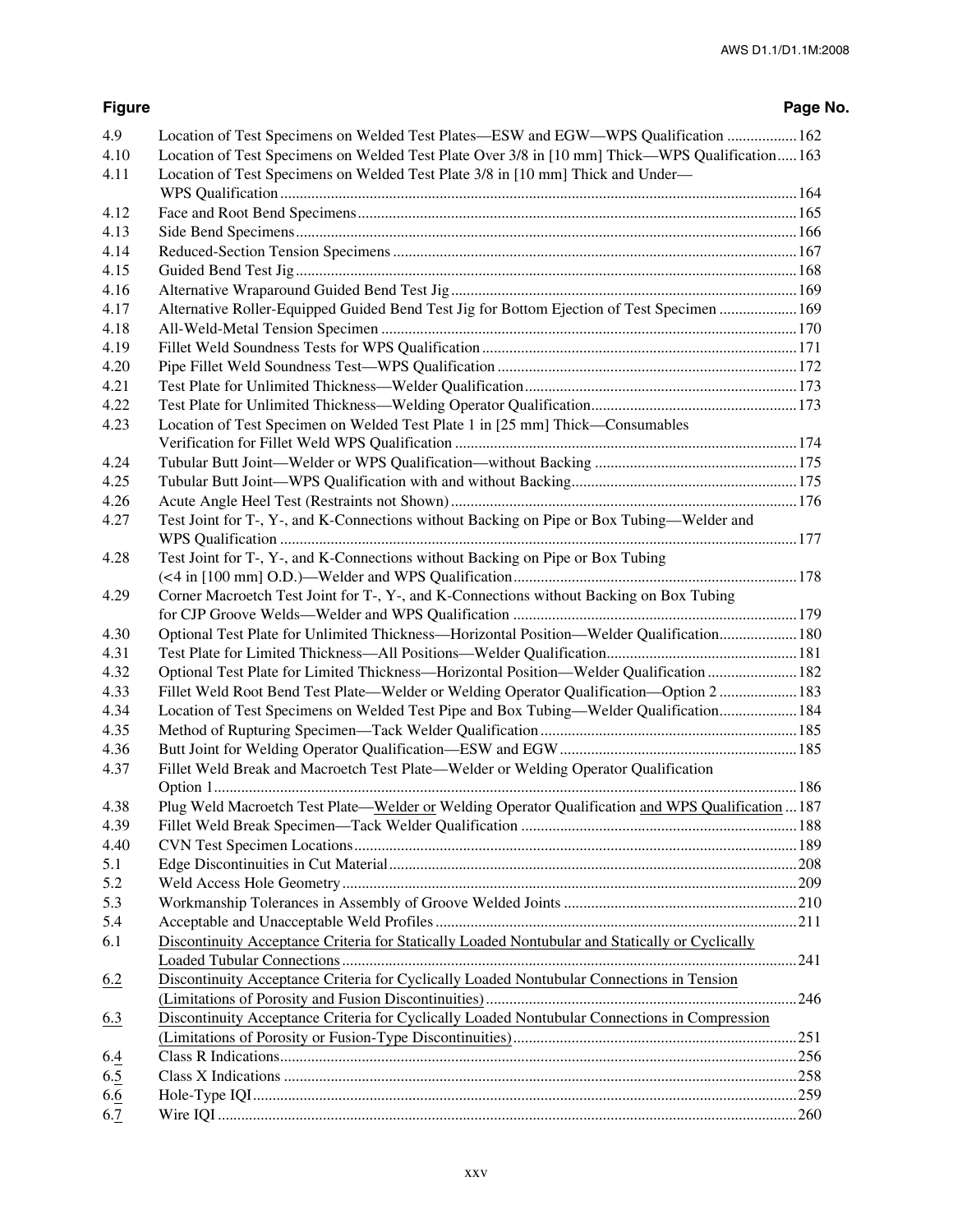| 6.8                | RT Identification and Hole-Type or Wire IQI Locations on Approximately Equal Thickness Joints |  |
|--------------------|-----------------------------------------------------------------------------------------------|--|
|                    |                                                                                               |  |
| 6.9                | RT Identification and Hole-Type or Wire IQI Locations on Approximately Equal Thickness Joints |  |
|                    |                                                                                               |  |
| 6.10               | RT Identification and Hole-Type or Wire IQI Locations on Transition Joints 10 in [250 mm] and |  |
|                    |                                                                                               |  |
| 6.11               | RT Identification and Hole-Type or Wire IQI Locations on Transition Joints Less than 10 in    |  |
|                    |                                                                                               |  |
| 6.12               |                                                                                               |  |
| 6.13               |                                                                                               |  |
| 6.14               |                                                                                               |  |
| 6.15               |                                                                                               |  |
| 6.16               |                                                                                               |  |
| 6.17               |                                                                                               |  |
| 6.18               |                                                                                               |  |
| 6.19               |                                                                                               |  |
| 6.20               |                                                                                               |  |
| 6.21               |                                                                                               |  |
| 6.22               |                                                                                               |  |
| 6.23               |                                                                                               |  |
| 7.1                |                                                                                               |  |
| 7.2                |                                                                                               |  |
| 7.3                |                                                                                               |  |
| 7.4                |                                                                                               |  |
|                    |                                                                                               |  |
| $\frac{7.5}{F.1}$  | Temperature-Moisture Content Chart to be Used in Conjunction with Testing Program             |  |
|                    | to Determine Extended Atmospheric Exposure Time of Low-Hydrogen SMAW Electrodes306            |  |
| F <sub>.2</sub>    | Application of Temperature-Moisture Content Chart in Determining Atmospheric Exposure Time    |  |
|                    |                                                                                               |  |
| H.1                |                                                                                               |  |
| I.1                |                                                                                               |  |
| 1.2                |                                                                                               |  |
| I.3                |                                                                                               |  |
| I.4                |                                                                                               |  |
| S.1                |                                                                                               |  |
| S.2                |                                                                                               |  |
| S.3                | Typical Standard Reflector (Located in Weld Mock-Ups and Production Welds) 380                |  |
| S.4                |                                                                                               |  |
| S.5                |                                                                                               |  |
| S.6                |                                                                                               |  |
| S.7                |                                                                                               |  |
| S.8                |                                                                                               |  |
| S.9                |                                                                                               |  |
| S.10               |                                                                                               |  |
| S.11               |                                                                                               |  |
| S.12               |                                                                                               |  |
| S.13               |                                                                                               |  |
| S.14               |                                                                                               |  |
| S.15               |                                                                                               |  |
| T.1                |                                                                                               |  |
|                    |                                                                                               |  |
| Commentary         |                                                                                               |  |
|                    |                                                                                               |  |
| $C-2.1$<br>$C-2.2$ |                                                                                               |  |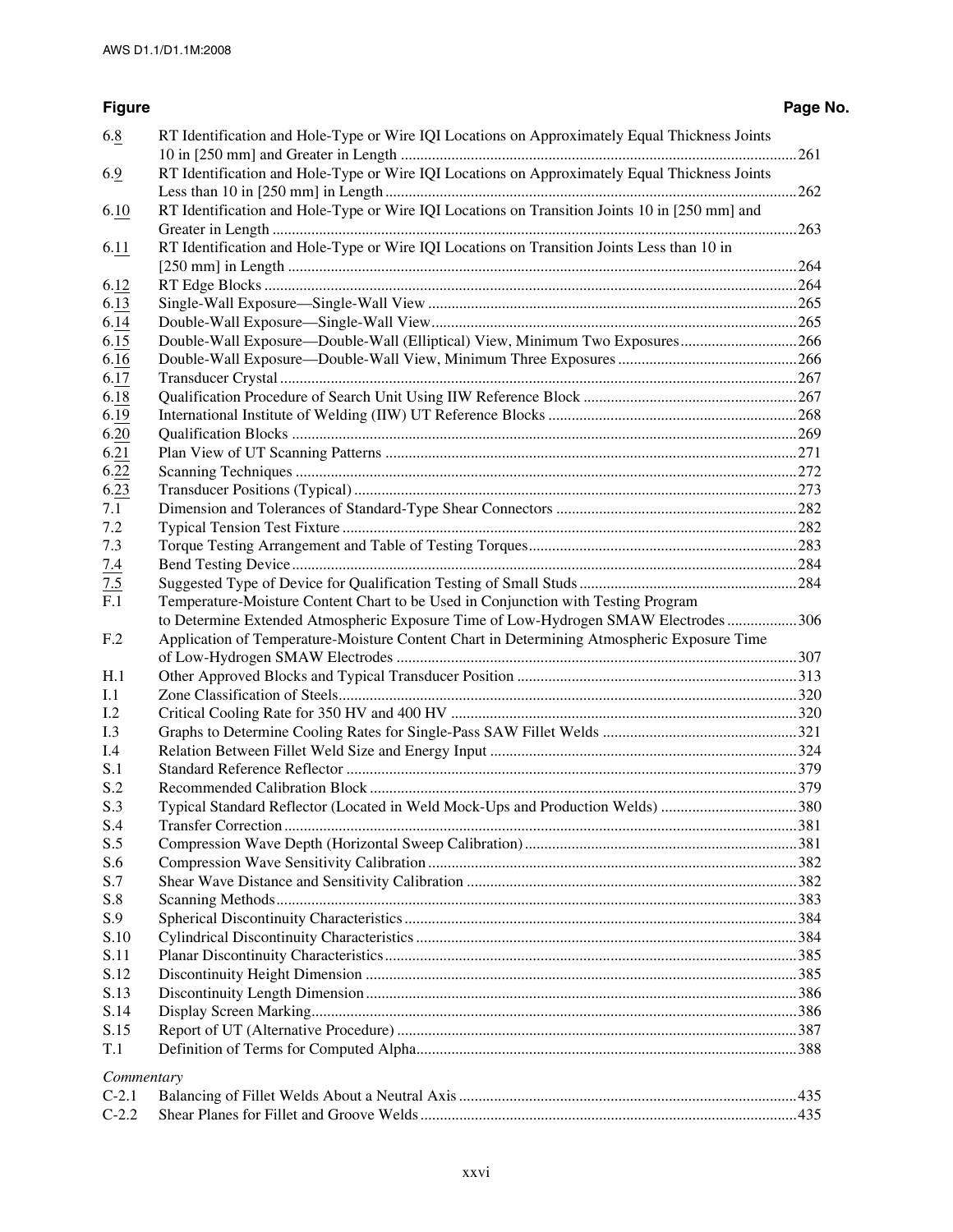| $C-2.3$  |                                                                                                   |  |
|----------|---------------------------------------------------------------------------------------------------|--|
| $C-2.4$  |                                                                                                   |  |
| $C-2.5$  |                                                                                                   |  |
| $C-2.6$  |                                                                                                   |  |
| $C-2.7$  |                                                                                                   |  |
| $C-2.8$  |                                                                                                   |  |
| $C-2.9$  |                                                                                                   |  |
| $C-2.10$ |                                                                                                   |  |
| $C-2.11$ |                                                                                                   |  |
| $C-2.12$ |                                                                                                   |  |
| $C-2.13$ |                                                                                                   |  |
| $C-2.14$ |                                                                                                   |  |
| $C-3.1$  |                                                                                                   |  |
| $C-3.2$  |                                                                                                   |  |
| $C-3.3$  |                                                                                                   |  |
| $C-4.1$  |                                                                                                   |  |
| $C-5.1$  |                                                                                                   |  |
| $C-5.2$  |                                                                                                   |  |
| $C-5.3$  |                                                                                                   |  |
| $C-5.4$  |                                                                                                   |  |
| $C-5.5$  |                                                                                                   |  |
| $C-5.6$  |                                                                                                   |  |
| $C-5.7$  |                                                                                                   |  |
| $C-5.8$  |                                                                                                   |  |
| $C-6.1$  |                                                                                                   |  |
| $C-6.2$  |                                                                                                   |  |
| $C-6.3$  |                                                                                                   |  |
| $C-6.4$  |                                                                                                   |  |
| $C-6.5$  |                                                                                                   |  |
| $C-6.6$  |                                                                                                   |  |
| $C-6.7$  | Illustration of Discontinuity Acceptance Criteria for Statically Loaded Nontubular and Statically |  |
|          |                                                                                                   |  |
| $C-6.8$  | Illustration of Discontinuity Acceptance Criteria for Statically Loaded Nontubular and Statically |  |
|          | or Cyclically Loaded Tubular Connections 1-1/8 in [30 mm] and Greater, Typical of Random          |  |
|          |                                                                                                   |  |
| $C-6.9$  | Illustration of Discontinuity Acceptance Criteria for Cyclically Loaded Nontubular Connections    |  |
|          |                                                                                                   |  |
| $C-8.1$  |                                                                                                   |  |
| $C-8.2$  |                                                                                                   |  |
| $C-8.3$  |                                                                                                   |  |
| $C-8.4$  |                                                                                                   |  |
| $C-8.5$  |                                                                                                   |  |
| $C-8.6$  |                                                                                                   |  |
| $C-8.7$  |                                                                                                   |  |
| $C-8.8$  |                                                                                                   |  |